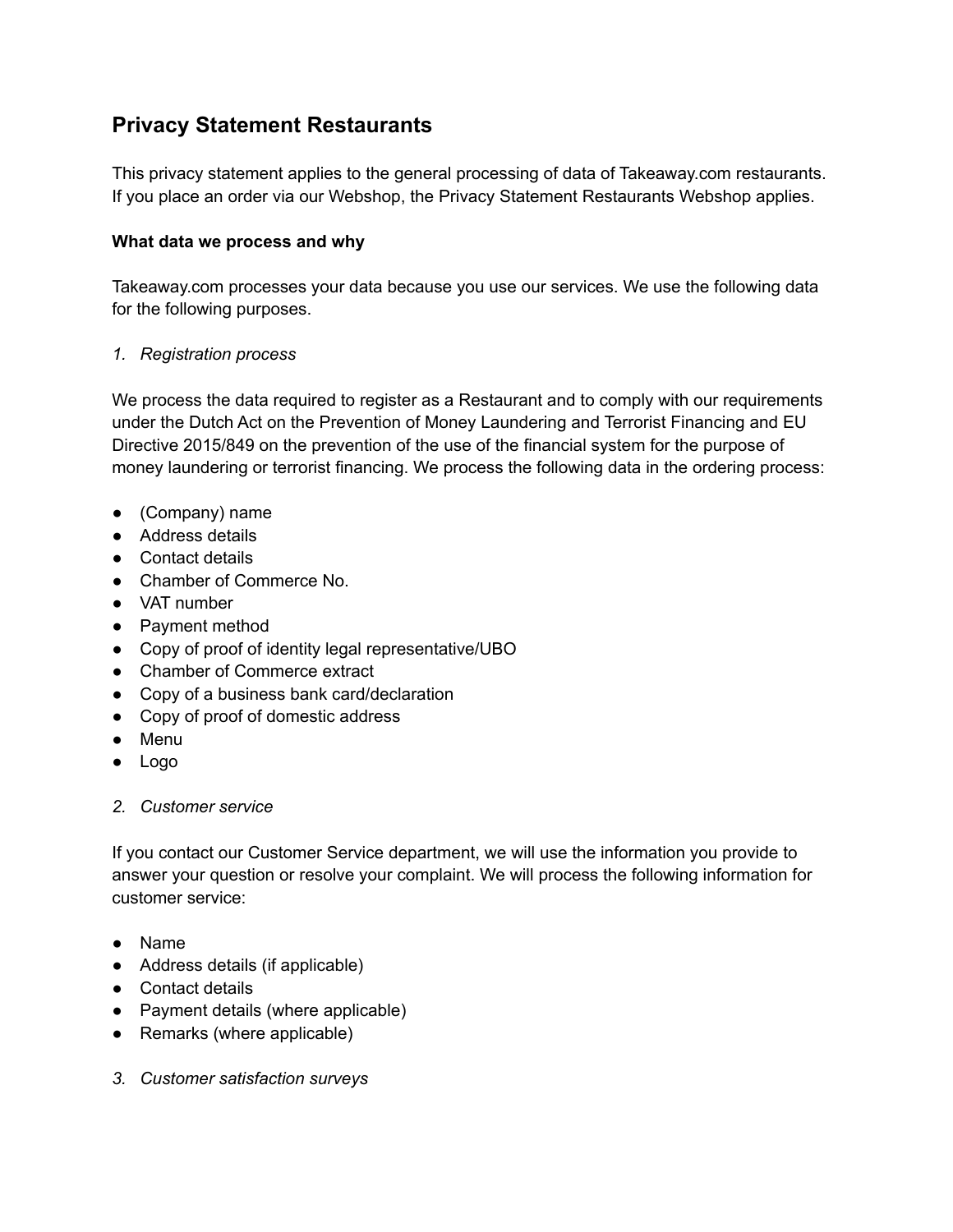To ensure that our services are consistent with your and our customers' preferences, any information you provide to our customer service department may be used for purposes such as customer satisfaction surveys. We process the following data for customer satisfaction surveys:

- **Name**
- Review

# *4. Marketing messages*

We also process your data in order to be able to send you (personalised) marketing messages. If you wish to change your preferences with regard to receiving these messages, you can unsubscribe via the link in the relevant message. We process the following data for marketing purposes:

- Name
- Contact details
- Postal code
- *5. Cookies*

In addition, Takeaway.com uses cookies for functional, analytical and marketing purposes. The functional cookies are necessary for the use of the website. The data from the analytical and marketing cookies are not linked to the other data you provide during the ordering process. Please refer to our Cookie Statement for more information about cookies.

# *6. Analysis*

We also use your information to fulfil our reporting obligations to advertisers and to improve our website and our range of products and services. We always ensure that the reports do not contain any information that can be traced back to you.

# **Automated decision-making and profiling**

Takeaway.com uses automated decision making and profiling to execute the agreement with you and to improve our platform. Takeaway.com uses automated decision making to comply with our legal obligations to prevent money laundering, terrorist financing and other crimes. We also use your postcode to automatically select restaurants near a customer's location.

# **How long we retain data**

Takeaway.com will not retain your data longer than is strictly necessary to fulfill the purposes for which your data was collected. We will only retain your information for longer if we are required to do so by law. We cannot remove your data from backups. However, if we restore a backup, we will delete the data at that time.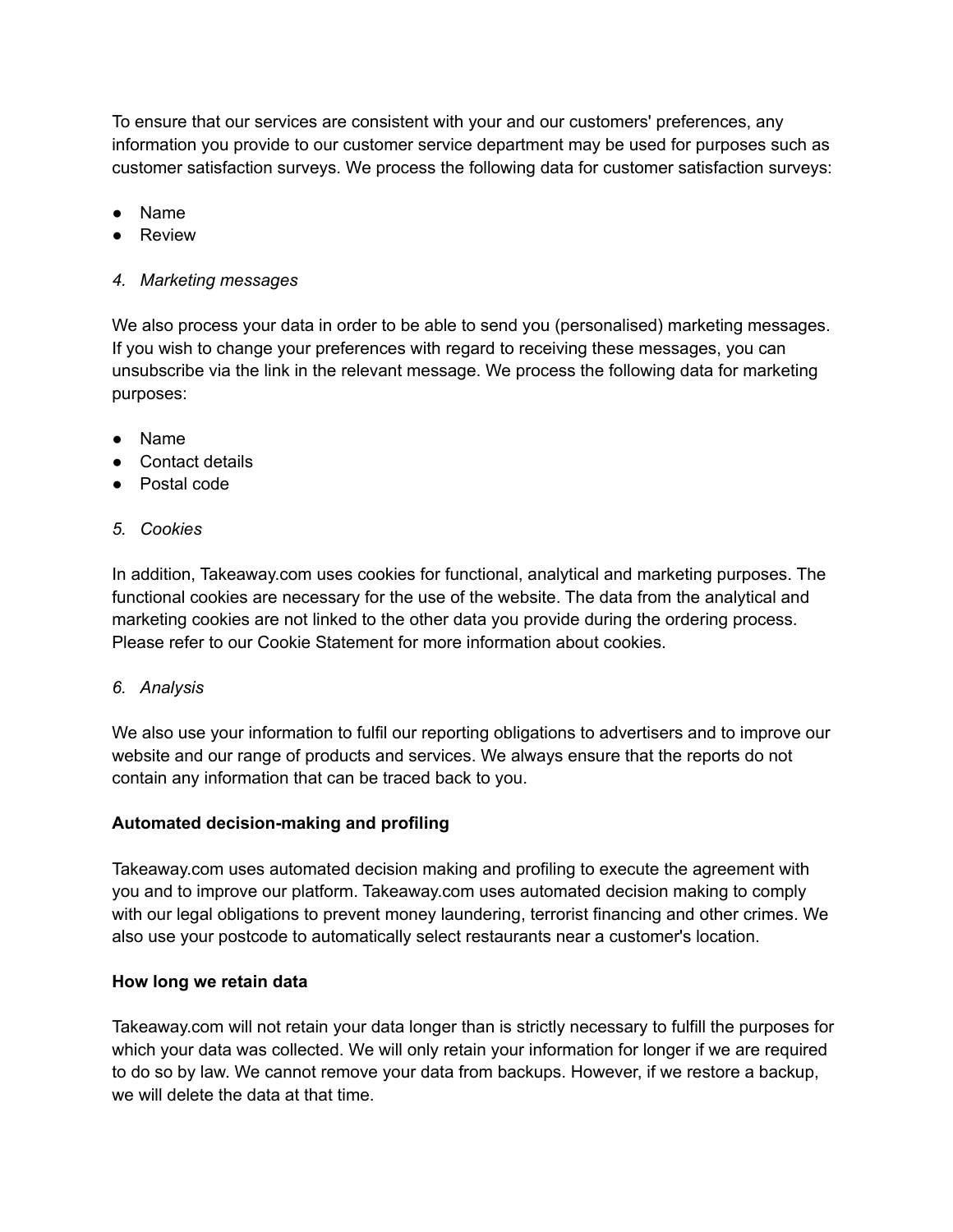## **Sharing with customers / Personal data Customers**

Takeaway.com shares your details with the customer who ordered from you. Since the customer is your direct customer, you have your own responsibility and own obligations with regard to the processing of their personal data. Customers may contact you directly if they have any questions about how you handle their personal data.

You and we are separate data controllers with regard to the personal data of customers that are processed for your and our own purposes and with your and our own resources and/or on your or our behalf. This means that we are both independently responsible for the processing of the personal data of which we (partly) determine the purposes and means.

#### **Sharing with others**

Takeaway.com will not sell your information to third parties and we will only provide it to third parties if this is necessary for the performance of our agreement with you, analysis or marketing purposes or to comply with legal obligations.

Your data may be shared with the following parties:

- Software suppliers
- Implementation partners
- Customer satisfaction research agencies
- Analytical service providers

#### **Third party websites**

Our website may contain links to third party websites. When accessing third party websites, please note that each of these websites has its own privacy statement. While Takeaway.com selects those websites with care, Takeaway.com cannot be responsible for the way in which they treat your personal information.

#### **Tips, questions and complaints**

If you have any other questions or complaints about the processing of your data, we will be happy to answer them. We would also like to hear from you if you have any tips or suggestions for improving our privacy policy. To do so, please contact privacy-concerns@takeaway.com.

#### **Security**

Takeaway.com takes the protection of your data seriously and takes appropriate measures to prevent misuse, loss, unauthorised access, unwanted disclosure and unauthorised modification. If you feel that your information is not properly secured or there is evidence of misuse, please contact us via: security-concerns@takeaway.com.